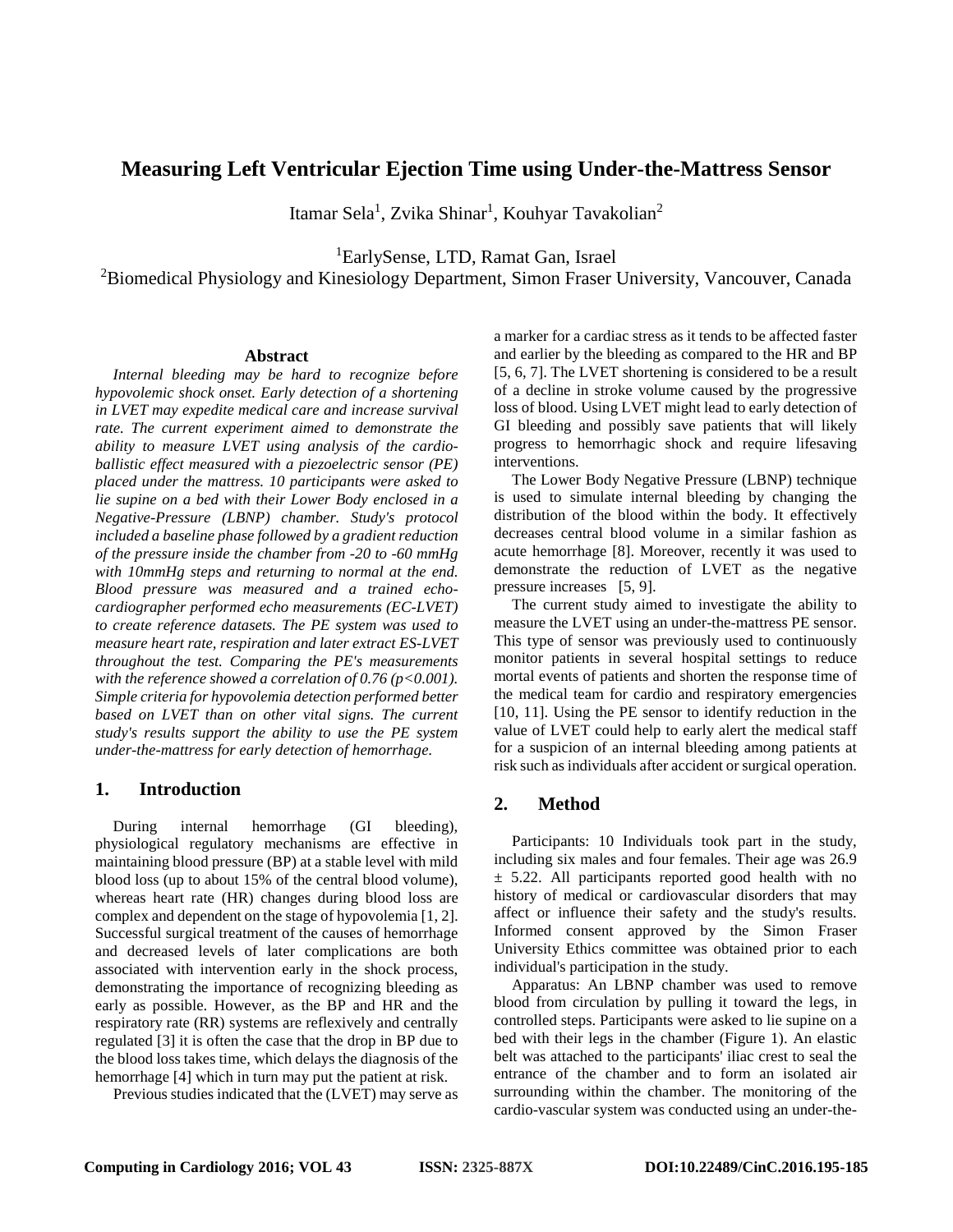mattress PE sensor that was located below the sternum. An Echo-cardiograph data was collected using Vivid-q system (General Electric).



Figure 1. The experiment setup. The participants were laying supine with their lower body enclosed in the LBNP chamber. Information regarding their cardiovascular activity was collected using an under-the-mattress sensor.

Protocol: The protocol included seven steps, each step had a time length of 12 minutes. In every step, the pressure within the chamber was changed as follows:

- 1. Pre-Baseline: the pressure level within the chamber is equal to the room pressure.
- 2. P20: reducing the pressure within the chamber by 20mmhg (<15% volume loss- Class I hemorrhage).
- 3. P30: reducing the pressure within the chamber to be 30mmHg below room pressure (~15% volume loss).
- 4. P40: reducing the pressure within the chamber to be 40mmHg below room pressure (~20% volume loss-Class II hemorrhage).
- 5. P50: reducing the pressure within the chamber to be 50mmHg below room pressure (~23% volume loss).
- 6. P60: reducing the pressure within the chamber to be 60mmHg below room pressure (>25% volume loss).
- 7. Post-Baseline- pressure is back to normal.

The total timeline of the protocol was 84 minutes. However, participants were allowed to terminate the experiment at any time they felt uncomfortable or the nurse identified pre-syncope signs. In these cases, the pressure was immediately changed back to normal, and protocol jumped to Post-Baseline.

Data collection and feature extraction: Two different LVET datasets were extracted. Echo-Cardiograph LVET (EC-LVET) was computed by the echo-Cardiograph technician. For each participant, three minutes and nine minutes after the beginning of each of the steps, an average LVET value from three heart beats was calculated. The second dataset (ES-LVET) was extracted from the PE signal by a proprietary algorithm developed by Earlysense LTD at the same time areas in which the EC-LVET

measurements were collected. In addition, an ongoing HR was collected and BP was measured every 3 minutes.

Data analysis: Pearson correlation analysis was used to test for statistical relationship between EC-LVET and ES-LVET.

In the second phase of the data analysis, the ES-LVET, BP, HR, and the RR were used to develop an alert for a suspected internal bleeding condition. The assumption was that in cases where the ES-LVET or the BP are significantly decreased or HR or RR are significantly increased, as compared to the Pre-Baseline phase, a suspected internal bleeding condition occurred. Thus, for each of the biomarkers, the minimum value of the Pre-Baseline minus the standard deviation of the Pre-Baseline (for ES-LVET and BP) or higher than the maximum value of the Pre-Baseline plus the standard deviation of the Pre-Baseline (for HR and RR) was set as a threshold. Once the mean value of the phase was lower (ES-LVET and BP) or higher (HR and RR) than the threshold, the phase was considered to be the time in which the suspected internal bleeding alert is triggered.

#### **3. Results**

As was expected, the change in the pressure within the chamber affected the LVET in a linear manner, thus, an increase in the negative pressure was accompanied with a faster LVET. This was observed in both EC-LVET and ES-LVET. Figure 1 presents a typical example of the two different LVET measurements throughout the process of an ongoing increasing of LBNP. In this specific example, both EC-LVET and ES-LVET were around 310 milliseconds during the pre-baseline phase. Both LVET measurements decreased as the negative pressure increased. The two LVET measurements reached a minimum value of around 200 milliseconds in Phase P60. The return of the negative pressure to normal at Post-Baseline phase led to an increase in LVET values as well.



Figure 2. ES-LVET (blue) and EC-LVET (red) of a representative participant. A reduction in the value of LVET was observed in both datasets together with the increase of the negative pressure.

This linear relationship between the negative pressure and LVET was found in most of the individuals that took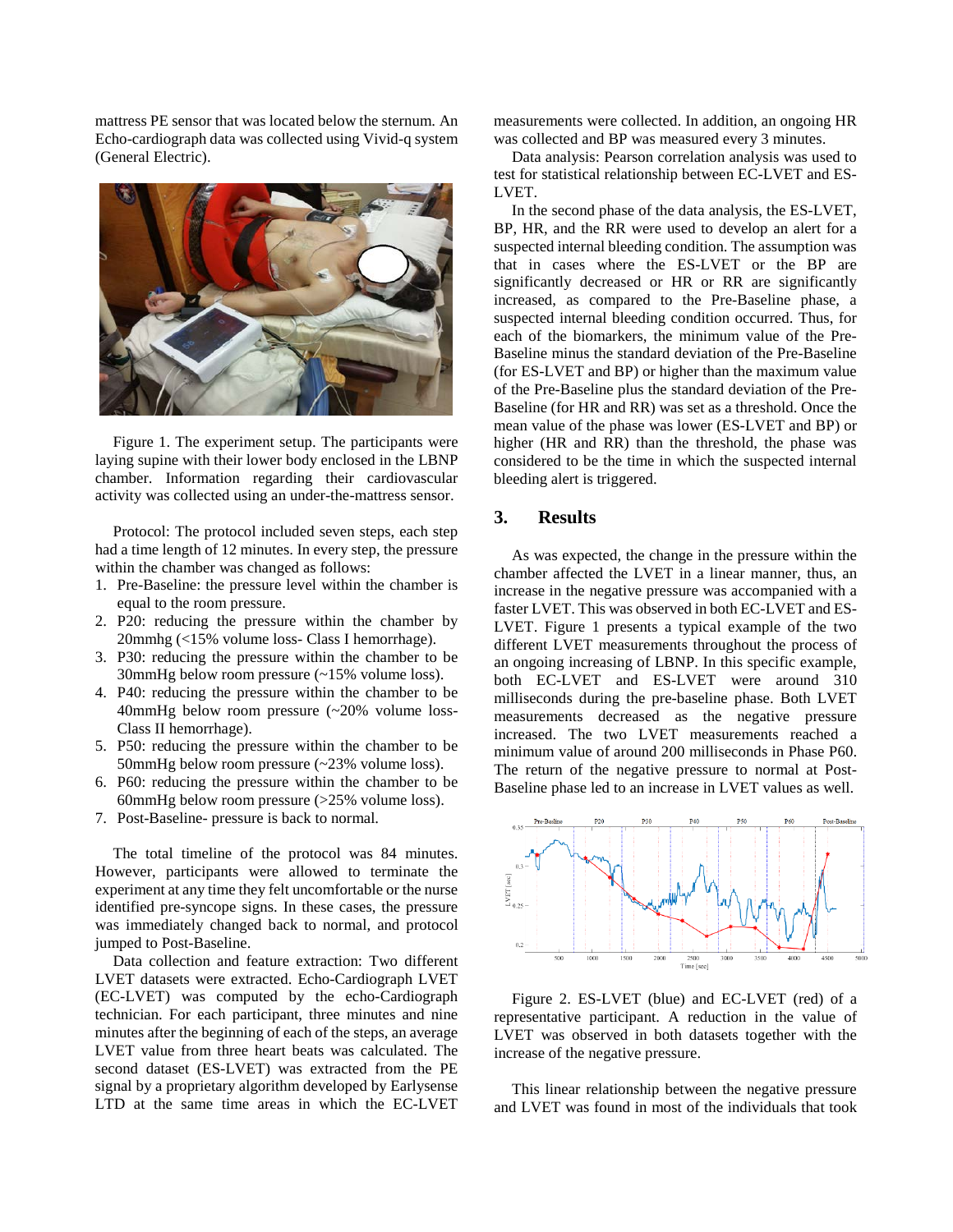part in this study. Figure 2 presents the mean and standard deviation of the ES-LVET and EC-LVET in each of the protocol's phases for the 10 participants. As can be seen in the graph, both LVET measurements started with a value of around 300 milliseconds. The gradient increased negative pressure was accompanied with a reduction of both LVETs throughout all phases. Both LVET measurement returned to the value of 300 milliseconds during the Post-Baseline phase, in which the pressure within the chamber returned to normal. A Pearson correlation analysis revealed a significant positive correlation between EC-LVET and ES-LVET (r=0.76,  $p < 0.01$ ).



Figure 3. The mean (and standard deviation) of the EC-LVET and EC-LVET for all participants during the process of pressure reduction. Note that for the participants that the protocol was terminated before protocol ending, their LVET performance during the Post-Baseline phase is presented at the last time point in the presented graph.

Not all participants were able to finish the entire timeline of the protocol- 84 minutes. Overall, six out of the 10 participants were asked or have been required to terminate the protocol before the full planned time (three participants were asked to stop the protocol at P40, one participant at P50 and additional 2 at P60). This led to a reduced number of successful ES-LVET as well as EC-LVET measurements as the protocol advanced.

The ongoing reduction of the ES-LVET enabled to develop an alert for a suspected internal bleeding. The alert was defined as the phase in which the mean value of a phase's ES-LVET was lower than the minimum value of ES-LVET of the Pre-baseline phase minus the Prebaseline's standard deviation. The same technique was applied to the measurements of the BP, the HR, and RR. As for the ES-LVET, the alert positively identified 8 out of the 10 participants to be suspected as suffering from an internal bleeding, 6 of them were identified at the P20 phase and 2 at P30 (Table 1). The results of the average time in which the alerts were produced (based on the order of the different phases) revealed that the ES-LVET alert was the fastest as compared to BP, HR, and RR. Furthermore, the ES-LVET alert was more accurate compared to the other measures as it alerted in 8 out 10

participants, while the BP, HR, and RR were triggered in 7, 6, and 2 of the participants only, respectively.

Table 1. The suspected internal bleeding alert. For each participant, the phase in which the Pre-Baseline threshold was crossed for ES-LVET, HR, RR, and BP was measured.

| Participant            | <b>ES-LVET</b> | BP    | HR    | <b>RR</b> |
|------------------------|----------------|-------|-------|-----------|
| 1                      |                | 40    | 50    | 60        |
| 2                      | 30             |       | 40    | 60        |
| 3                      | 20             | 20    | 30    |           |
| $\overline{4}$         | 20             | 20    | 30    |           |
| 5                      | 20             | 20    |       |           |
| 6                      | 20             |       |       |           |
| 7                      |                | 40    |       |           |
| 8                      | 20             |       | 40    |           |
| 9                      | 30             | 50    |       |           |
| 10                     | 20             | 50    | 50    |           |
| mean                   | 22.50          | 34.29 | 40.00 | 60        |
| Standard-<br>deviation | 4.33           | 12.94 | 8.16  |           |

#### **4. Discussion**

The main purpose of this study was to demonstrate the ability to measure LVET by using a contact free under-themattress sensor. By successfully measuring LVET, a possible identification of an internal bleeding condition may be allowed. The results of the current study provide promising evidence for such an ability. Moreover, the proposed computed ES-LVET biomarker may allow to develop an LVET based monitor that will be used in different hospital departments where an internal bleeding is considered to be a risk, but nevertheless currently not under ongoing monitoring.

Previous studies were able to show the ability to measure LVET using different technologies including Photoplethysmographic Pulse Oximeter [6, 12], or PE sensors [5, 9]. However, unlike the setting in the current research, in most of the studies, the sensor is attached to the participant's body, a setup that produced a signal with a relatively high signal to noise ratio. The results of the current study provide evidence for the ability to extract LVET from a contact free under-the-mattress PE sensor. The analysis showed a reduction in ES-LVET that accompanied the increasing of the negative pressure, in similar to the performance of EC-LVET. Moreover, a significant correlation between the ES-LVET and EC-LVET across all participants was found. The fact that it is possible to measure LVET indirectly increases the functionality of such a technique and may help to facilitate it in different medical situations.

The current study results support the notion that under progressive hemorrhage, LVET may be changed prior to BP or HR response [6, 7]. As can be seen in Table 1, ES-LVET indicated for a suspected internal bleeding before